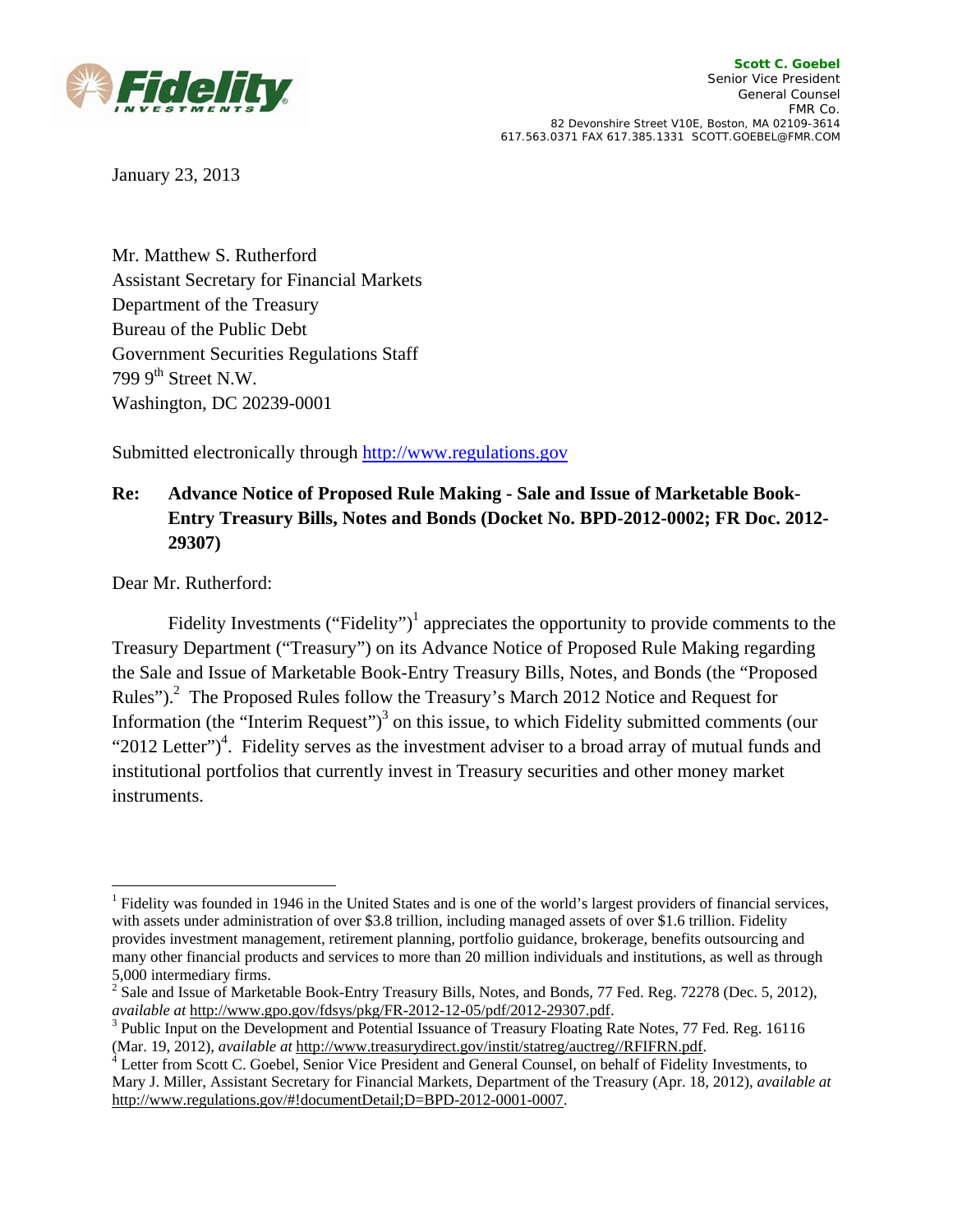Mr. Matthew S. Rutherford, Assistant Secretary for Financial Markets Department of the Treasury January 23, 2013 Page 2 of 5

The Proposed Rules solicit comments on the design details, terms and conditions, and other features of a new type of security – Treasury Floating Rate Notes ("Treasury FRNs"). Fidelity generally supports the issuance of Treasury FRNs. We continue to believe that Treasury FRNs, if appropriately structured, could be an attractive investment for both money market mutual funds (which operate in accordance with Rule 2a-7 under the Investment Company Act of 1940 ("Rule 2a-7")<sup>5</sup>) and a broader investor base. Treasury FRNs would increase the supply of eligible investment products available to money market mutual funds, particularly for those funds that have a mandate to invest only in securities issued by the U.S. Treasury (thereby increasing the funds' investment flexibility). Based on our evaluation of the proposed terms and features of the Treasury FRNs described in the Proposed Rules, we set forth in this letter our observations and suggestions (which should be read together with the comments and recommendations that we provided in our 2012 Letter) regarding some of the questions raised by the Treasury in the Proposed Rules.

## **General Comments**

Fidelity generally agrees with the Treasury's proposed structure for Treasury FRNs. Our 2012 Letter reviews the important aspects of Rule 2a-7 that should be considered in structuring the Treasury FRNs. Imposing a daily interest rate reset feature will maximize a money market mutual fund's ability to hold larger Treasury positions and will reduce the impact to a money market mutual fund's dollar weighted-average portfolio maturity ("DWAM") requirements. However, as discussed below under the heading "Maturities", Fidelity disagrees with the proposal for Treasury FRNs to have a two-year initial maturity because this will limit the amount of Treasury FRNs a money market mutual fund will have the capacity to purchase in light of each such fund's dollar-weighted average portfolio life ("WAL") requirement.

To attract money market mutual fund investors, we recommend that the Treasury structure Treasury FRNs with a coupon rate that has a floor of zero, as money market mutual funds are very unlikely to invest in a negative yielding security. We also recommend that the tenor of the underlying Index Rate match the proposed daily reset frequency (although we do not anticipate any issues with forward settling trades with a one day look back). We would prefer monthly interest payments rather than quarterly for the compounding effect and interest should continue to accrue on non–business days. We believe that the Auction Technique, Frequency and Settlement, as described in the Proposed Rules, are consistent with current market practices for debt issuances by the Treasury. We do not anticipate that our money market mutual funds would have any interest in purchasing a floating interest rate strip.

<sup>&</sup>lt;sup>5</sup><br><sup>5</sup> Title 17, Part 270.2a-7 of the Code of Federal Regulations [17 CFR 270.2a-7 Money Market Funds].

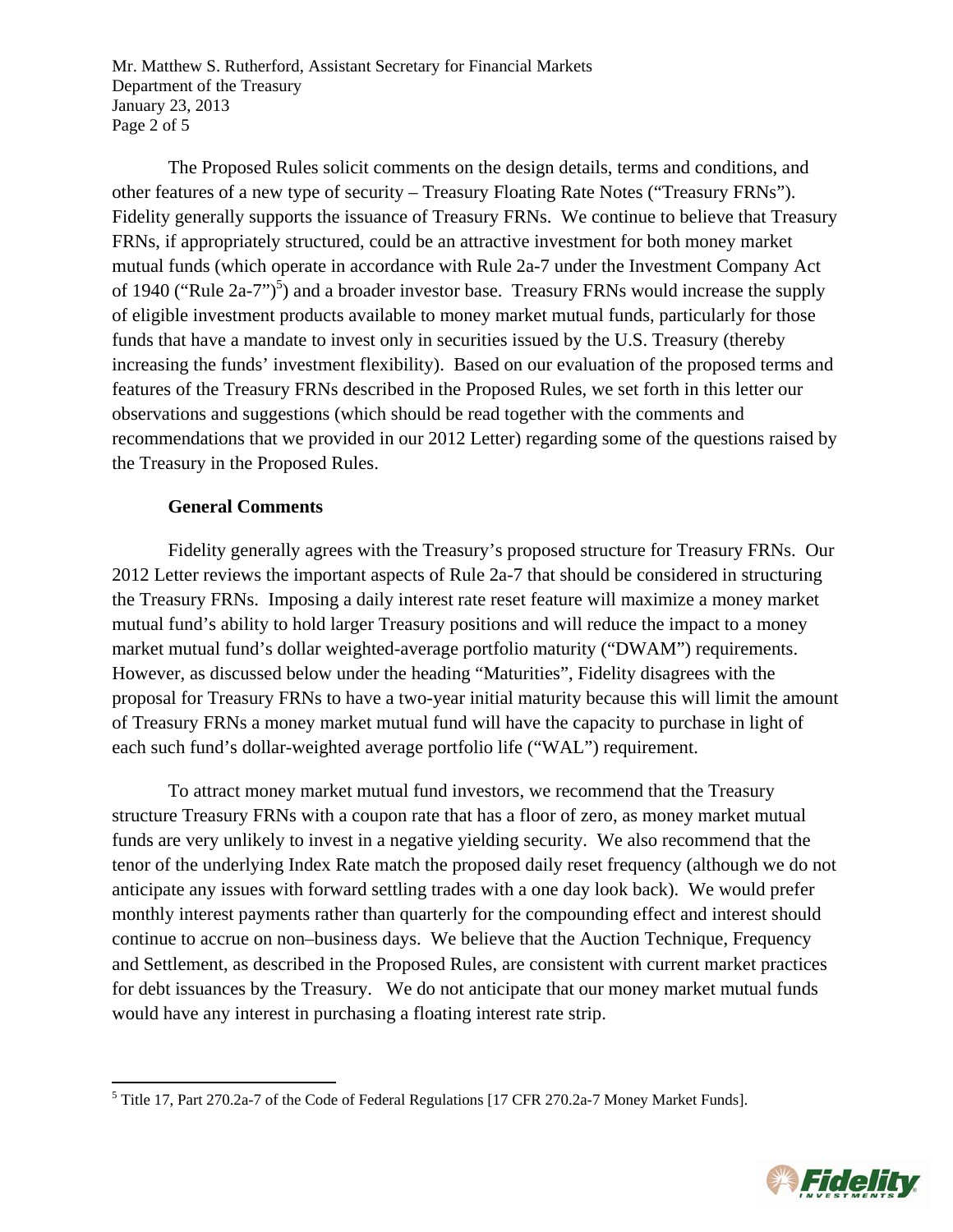Mr. Matthew S. Rutherford, Assistant Secretary for Financial Markets Department of the Treasury January 23, 2013 Page 3 of 5

We offer the following comments and recommendations on the Proposed Rules as they relate to the Index Rate, Reopenings, Offering Amounts and Maturities:

## **Index Rate:**

The Proposed Rules seek comment on the appropriate reference rates for Treasury FRNs. Fidelity believes that the DTCC GCF (General Collateral Finance) Repo Treasury Index (the "Repo Treasury Index") continues to be the most attractive reference rate to apply to Treasury FRNs. The Repo Treasury Index is market-based, with transparent pricing that should attract a broader investor base than other possible reference rates, which over time will result in the lowest borrowing costs to Treasury. We discussed the relative merits of the Repo Treasury Index and Treasury Bill Index in our 2012 Letter. We set forth below some additional views with respect to the Repo Treasury Index, the Treasury Bill Yield and the Treasury General Collateral (GC) Rate.

*(a) The Repo Treasury Index:* The Repo Treasury Index is a short-term investment benchmark that provides a highly transparent view of the repurchase agreement trading activity in government securities on a daily basis.

The tenor of the Repo Treasury Index matches the proposed daily reset frequency of the Treasury FRNs, thereby eliminating any curve mismatch. The Repo Treasury Index will appeal to investors with broad investment mandates, not just to money market mutual funds or those other investors that invest primarily in government securities, thus expanding the investor base. In particular, based on our discussions with other market participants, we believe that a Treasury FRN tied to the Repo Treasury Index will appeal to the dealer community as a means to hedge funding risks. The Repo Treasury Index is already an established and viable index, and we anticipate that, during the period prior to the issuance of the first Treasury FRNs, the confidence of market participants in the Repo Treasury Index will grow as a robust futures market develops. Additionally, using the Repo Treasury Index as the benchmark for Treasury FRNs may help establish this index as a viable alternative to LIBOR for purposes of pricing securities with a floating interest rate. This development could broaden the investor base and thereby enhance the liquidity of any Treasury FRNs based on the Repo Treasury Index and result in competitive aggressive auctions, thereby leading to lower borrowing costs to Treasury.

*(b) Treasury Bill Yield:*Although a reference rate based on a Treasury Bill index reflects a broad and transparent market, the potential investor base for this product may be limited to existing buyers of short-term Treasury Bills. The Treasury has proposed that the index would reset daily, but because it is based on the 13-Week Treasury Bill auction rate, the rate is

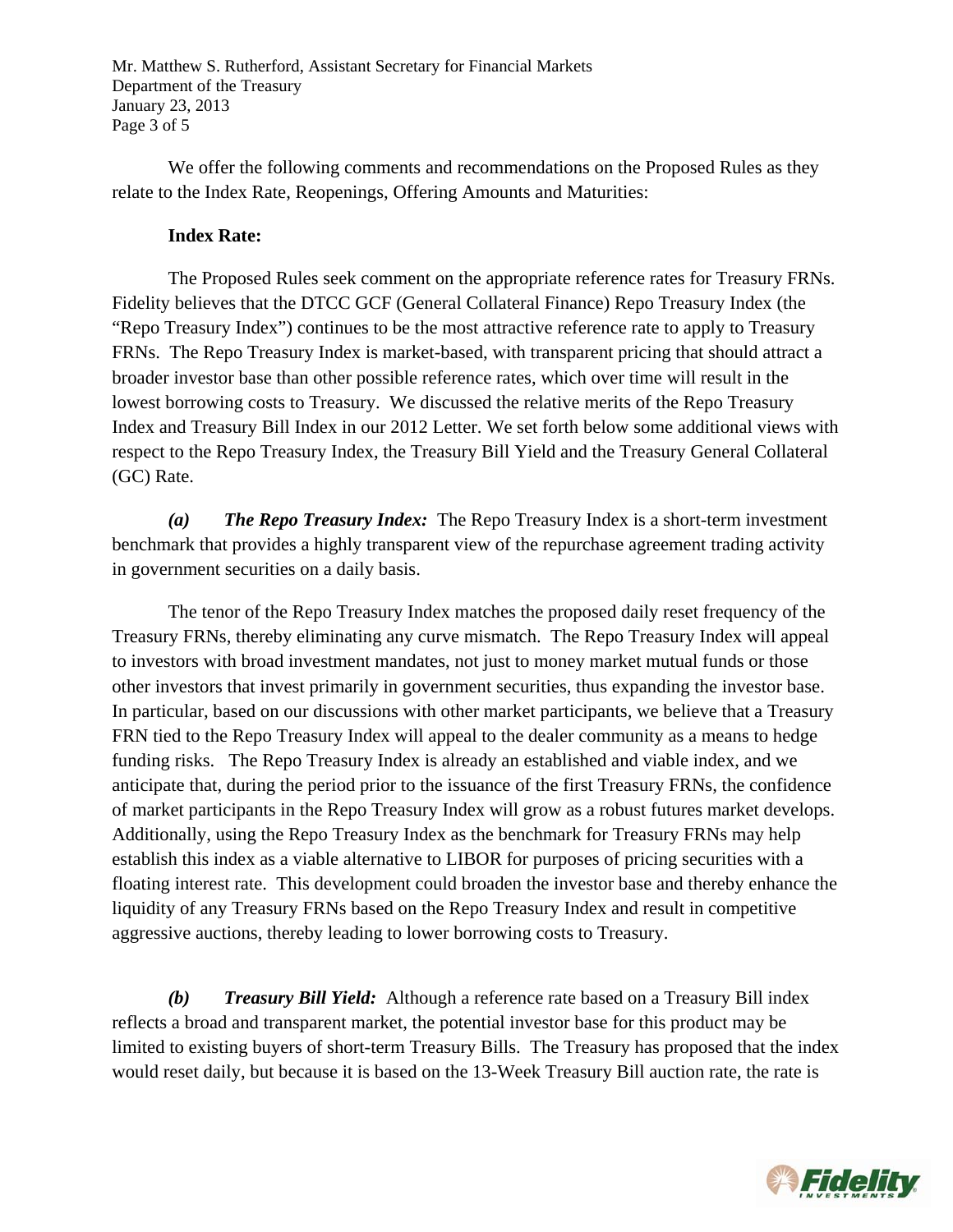Mr. Matthew S. Rutherford, Assistant Secretary for Financial Markets Department of the Treasury January 23, 2013 Page 4 of 5

essentially locked in for a week, based on the current frequency of the relevant auctions. In periods of technical shocks, this less responsive reset feature could result in higher costs for Treasury versus the daily rate adjustment of the Repo Treasury Index that would reflect real-time market conditions. Moreover, as curves typically steepen in a rising interest rate environment, the Treasury may experience higher funding costs reflecting the term premium embedded in the 13-week Treasury Bill rate, which could result in higher financing costs.

*(c) Treasury GC Rate:* Some of the disadvantages of an index rate based on a Treasury GC Rate include: (i) the Treasury GC Rate is not published; (ii) the Treasury GC Rate is not an established trading index and, accordingly, the potential investor base for this product may be limited; (iii) there is no published historical data for the Treasury GC Rate, so market understanding of its volatility will be limited; and (iv) the potential investor base may be limited to existing buyers of short-term treasury bills or investors in repurchase transactions collateralized by Treasury securities.

## **Maturities**

The Treasury's proposal that Treasury FRNs have a two-year initial maturity will limit the amount of Treasury FRNs that a money market mutual fund will be able to purchase.

As discussed in our 2012 Letter, Rule 2a-7 requires a money market mutual fund to maintain a WAL that does not exceed 120 days (without taking into account any interest rate adjustments). In the context of Treasury FRNs, the shorter the period remaining until final maturity, the less impact the security will have on a money market mutual fund's aggregate WAL calculation. For example, if a money market mutual fund reallocates ten percent of its assets from its cash holdings toward the purchase of a Treasury FRN that matures in one year, then it will add 36.5 days (10% x 365 days) to its WAL at the time of purchase. If the fund allocates ten percent of its assets to a Treasury FRN that matures in two years, then it will add 73 days to its WAL (10% x 730 days).

For money market mutual funds, Treasury FRNs ideally would be structured with a final maximum maturity of one year (or as close to one year as possible) to ensure that such funds have the capacity to purchase issuances in significant size and still comply with the WAL restriction. Although money market mutual funds are constrained by limits on maturity, we believe that a Treasury FRN program that offers a range of maturity structures will appeal to a broader group of investors and contribute to building a strong liquid market for these securities.